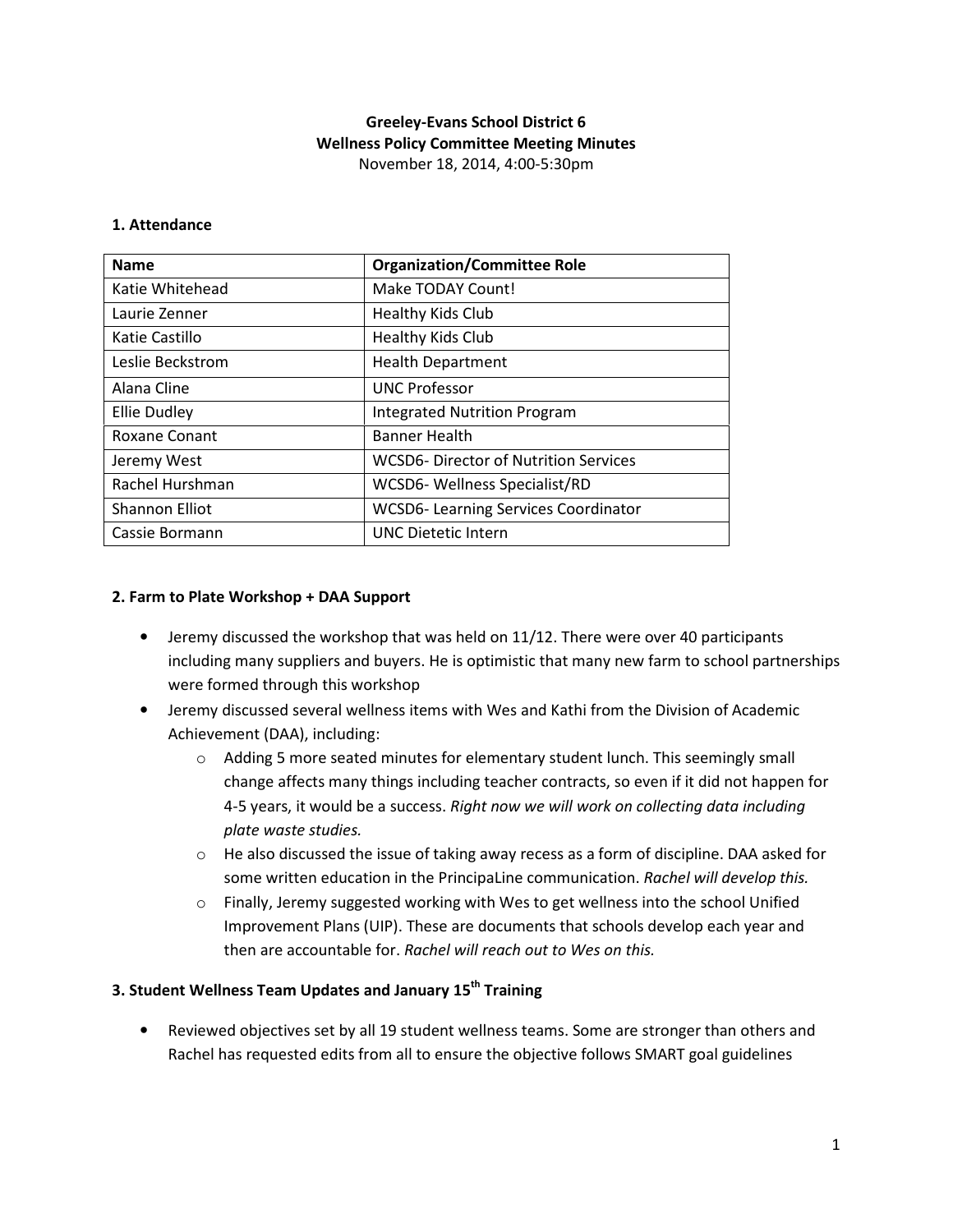- Reviewed updates that were requested from all teams. 12 of 19 had been received. Many successes were reported including running teams, classroom brain energizers and healthy parties
- Nearly \$60,000 is left from the Kaiser grant to spend by the end of June. Rachel is brainstorming ways to ensure this money is spent.
- January training: will be held at the Service Center. Potential agenda items were reviewed including:
	- o Share updates, progress
	- o Classroom Parties: "Birthday Menu" Example
	- o Fundraisers
	- o Student Rewards
	- o Brain Energizers
	- o Nutrition Ed Integration
	- o "Discovering Healthy Choices" Curriculum
	- o School Gardens
	- o Role Modeling
	- o Alternative discipline to withholding recess
	- o Parent involvement
	- o Student involvement
	- o Split into groups with similar objectives and network/share ideas
	- $\circ$  Rachel will send a survey to the team leaders to see what they would like to learn about
- February training: discussed asking speaker Kim Bevill to present a 2 hr workshop on how activity affects the brain; very research-based. Rachel will schedule for early to mid-February. Invite principals.
- An end of year team leader meeting was discussed. It was decided that a celebration would be best. Rachel will work on this and schedule for 2<sup>nd</sup> week of May.

# 4. Wellness Policy Implementation Plan Review

- Nutrition in PE lessons being used? Shannon indicated that PE teachers like the concept but struggle with the time required to do the lessons. They do have MyPlate posters hung up in the gyms and most report that they do discuss nutrition. The lessons do seem to have sparked interest and awareness for integrating nutrition into PE
	- o Rachel will send out CDE training opportunities to PE teachers
	- o Rachel will check to see if nutrition in literacy books are being used
- PTA/PTO meetings?
	- $\circ$  Rachel discussed an idea she heard about from another district. They require their student wellness teams to report to the school's PTA/PTO once per year. The committee decided that 'required' was not the right direction to go. Instead, we will offer some sort of incentive for teams to report to their PTA/PTO, perhaps Desk Express coupons. Rachel will also look into sending a fruit tray to the PTA/PTO and meeting with them at the beginning of the year.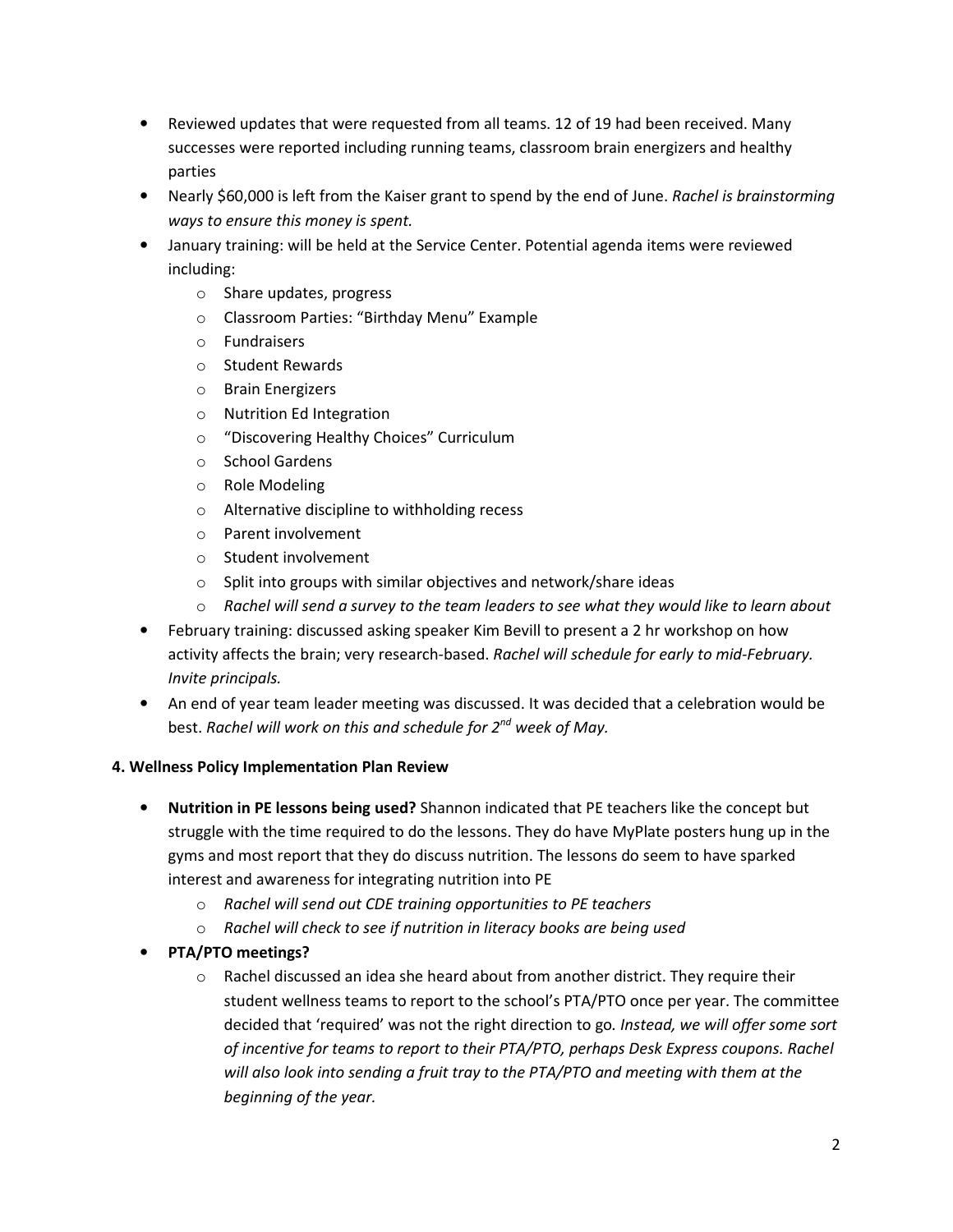- Summary of in-depth review: Leslie, Roxanne and Rachel met to go through the implementation plan in depth and discover areas to add or revise. The committee went through notes that were made based on this meeting. Discussion topics included the following:
	- $\circ$  Incorporate science and nutrition with the new Love School Food Hate Waste campaign that Nutrition Services is kicking-off. This could include a science class learning about the science involved in composting and how it helps the soil, followed by using that compost in their school garden, growing their own food and learning about nutrition of those foods. Shannon will send the science curriculum to Rachel to see where this or other nutrition topics could fit. Rachel will connect with the AP at Centennial who is leading a compost program there. They also have a school garden. Will also connect with the Greeley Central Green Cats and see if there is an interest in having a school garden there. Roxanne suggested including visual reminders of waste, such as a photo of the loads of trash in a landfill.
	- $\circ$  Market the bulletin board kit resources heavily for National Nutrition Month in March. Also promote to office managers, send to student wellness teams
	- $\circ$  Written materials in parent packets: consider sending home a recipe that ties to something kids do in the cafeteria- perhaps through the INEP program. Rachel will work with Ellie on this.
	- $\circ$  Rachel will ask Student Wellness Teams to get a link to the Student Wellness webpage on their school's homepage
	- $\circ$  Rachel is making a schedule of visits to all 19 student wellness teams. Committee members will be invited
	- o Rachel will work with Danielle to get QR codes on materials
	- $\circ$  Samples of a new revised "Treat This, Not That" poster was reviewed. Rachel will get these printed in poster size and sent out. New healthy party posters were also reviewed. Rachel will also get these printed and sent.
	- o Consider a Photo Voice project on school stores for MS/HS students
	- $\circ$  Fitness assessments were discussed. Rachel will send a survey to MS and HS to see if students are creating their own fitness plans. She will also ask about access to cumulative data when she speaks at December PE meeting
	- $\circ$  Expanding intramurals at the MS level was discussed. Rachel will look into the hip hop program that High Plains Library does.
	- $\circ$  Open use of school playgrounds was discussed. Rachel talked with Facilities who said that playgrounds are all supposed to be unlocked and open to public use after school hours, including the summer. It was suggested that we do a promotion about taking advantage of the playground during the summer.
	- $\circ$  Rachel will look into trainings for recess monitors on active recess. Playworks offers these trainings.
	- $\circ$  Need to assess the needs for physical activity classroom kits for schools to check-out. Rachel will develop a survey to possibly present at the PE teacher meeting.
	- o Rachel will add dance videos to the current recess manual posted online.
	- $\circ$  Include discipline alternatives to withholding recess in summer PD course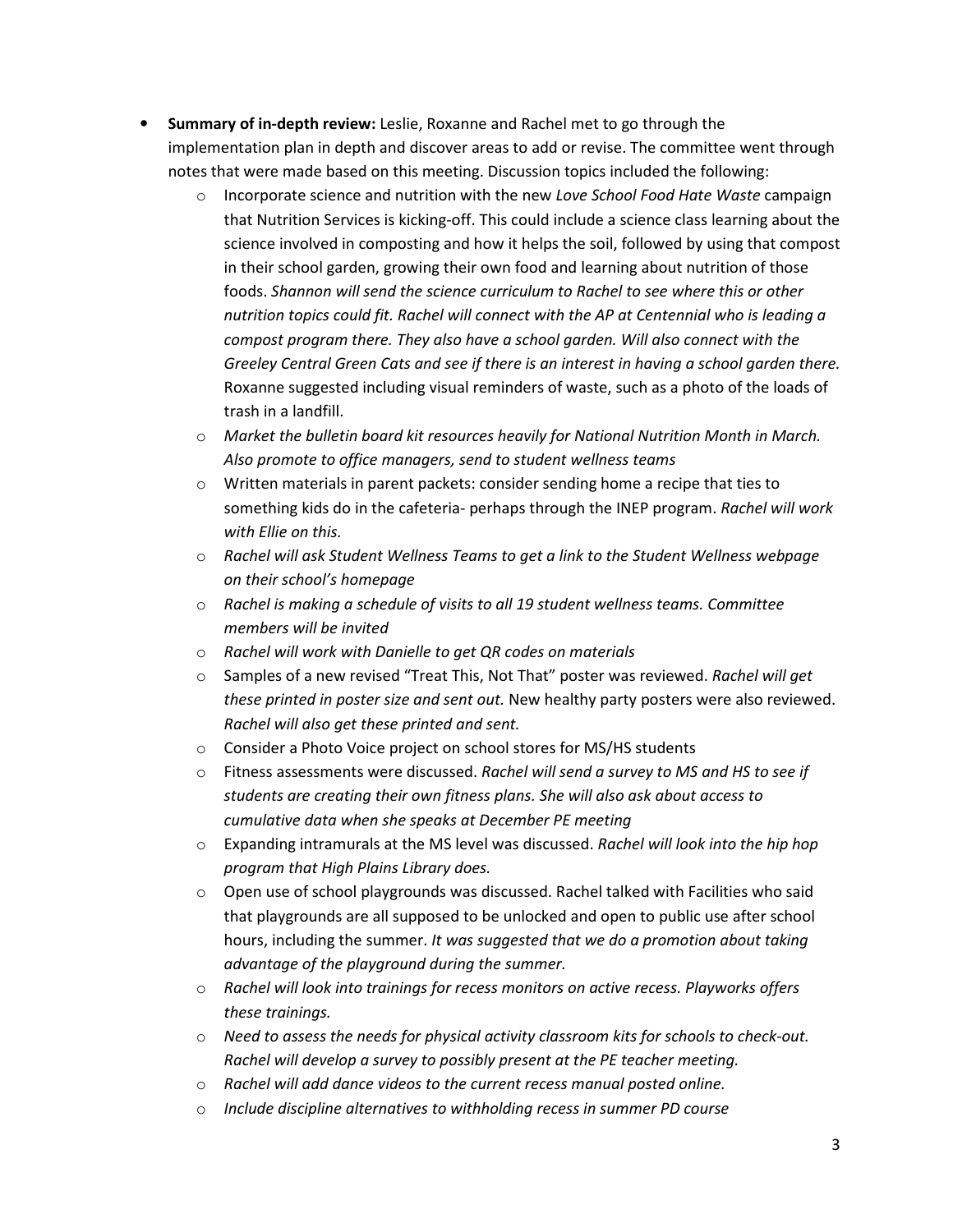- $\circ$  Developing a district-wide Student Wellness Council for students was discussed. Need to find teachers interested in these types of projects. Rachel discussed the model used in Jeffco, where students have to apply to be on the committee, are interviewed, selected and attend monthly meetings of which they are paid \$25 to attend. A survey is done at all levels to see what the top health concerns are. The council then focuses on these items. For example, at the HS level, drug-use was one of the top concerns indicated by students. The council made a "Just Say Know" video about the effects of marijuana that is now being incorporated into the health curriculum. Rachel will see if she can sit in on one of these meetings in Jeffco to see how it is run.
- o Additional items were reviewed including:
	- **More emphasis on programs during the school day**
	- **IMPROVE Safe Routes to School language in policy**
	- **Encourage recess before lunch in policy**
	- Integrate Smart Lunch ideas from Cornell: for example, having the teacher talk about available items on the salad bar before going to lunch, get a ticket for each vegetable taken, turn in for a prize. Could be a good project for intern to see how many fruits and veggies are taken AND EATEN using this incentive
	- Pre-ordering meals: see if a school would be willing to pilot this
	- Health and wellness family nights: intern project
	- "Healthiest School Award" within the district. Could use similar criteria as USDA healthier US School Challenge

# 5. SPARK book and letter

- Adams 12 school district's wellness team asked one of their dietetic interns to go through the book SPARK by John Ratey and pick out the sections that would be important to administrators. A letter was then created indicating the page numbers recommended for review and sent out along with a copy of the book to administrators. This letter was reviewed by the committee.
- The committee decided that this would be a good thing to send out to principals and our school board. Rachel will integrate this into the policy presentation to the board.

# 6. Updates

- Nutrition in Math Lessons: Rachel received feedback from the math coaches. Overall they really liked the lessons. They are planning to put on the Schoolology webite as a resource. Final edits should be done in next few weeks.
- Running Clubs and Soccer Program: we had 6 running clubs this semester, including: Centennial, Heiman, Maplewood, Martinez, McAuliffe and Shawsheen. Several other schools also started recess clubs as part of their SHIPs
- Healthy Halloween Contest: winner was Mrs. Kohl's 2<sup>nd</sup> grade class at Centennial elementary, second place was Mrs. Mccall's 4<sup>th</sup> grade class from Heiman elementary. Only 3 entries were received. It was decided that next year, Halloween-themed non-food rewards would only be given out to teachers who agree to enter the contest